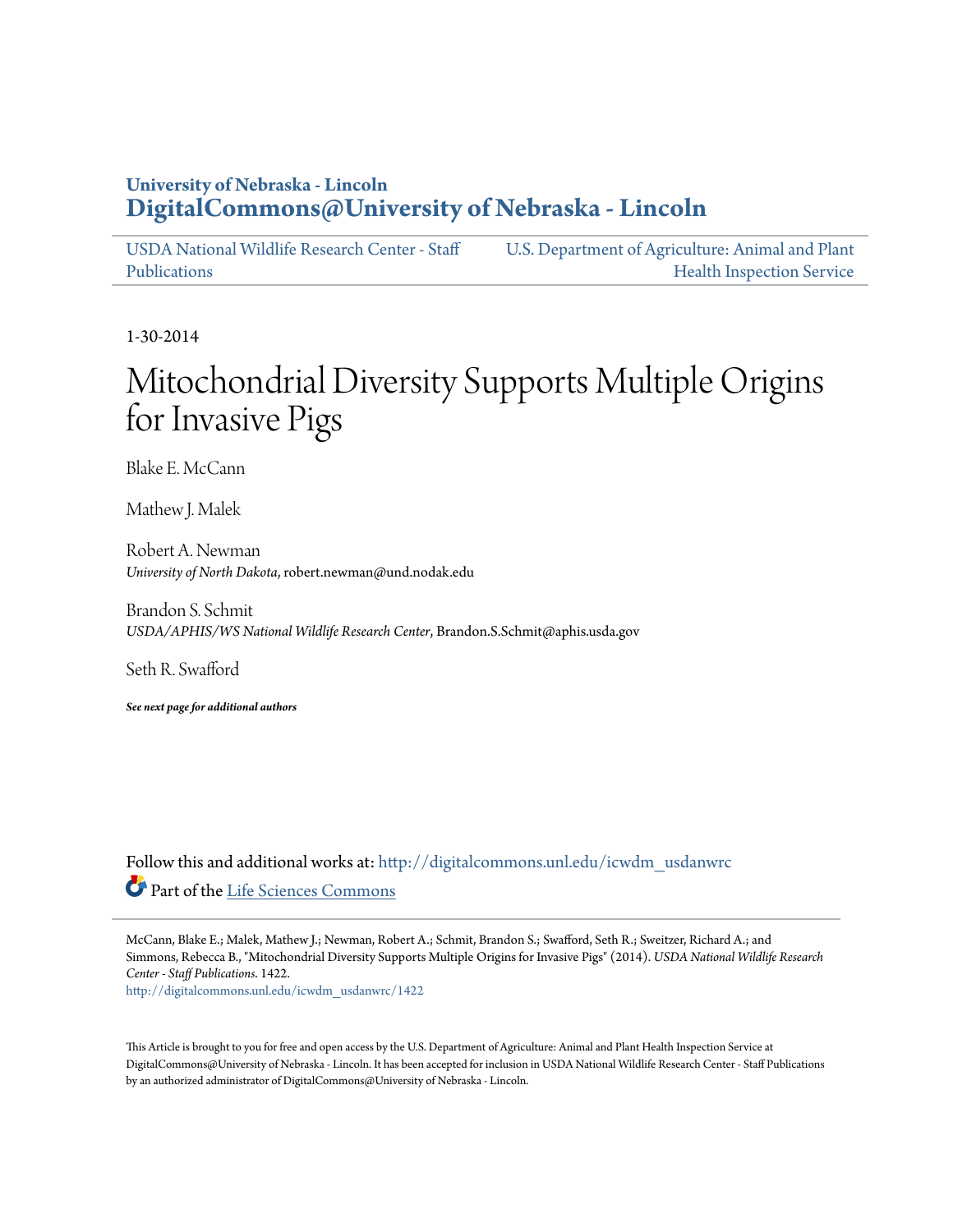#### **Authors**

Blake E. McCann, Mathew J. Malek, Robert A. Newman, Brandon S. Schmit, Seth R. Swafford, Richard A. Sweitzer, and Rebecca B. Simmons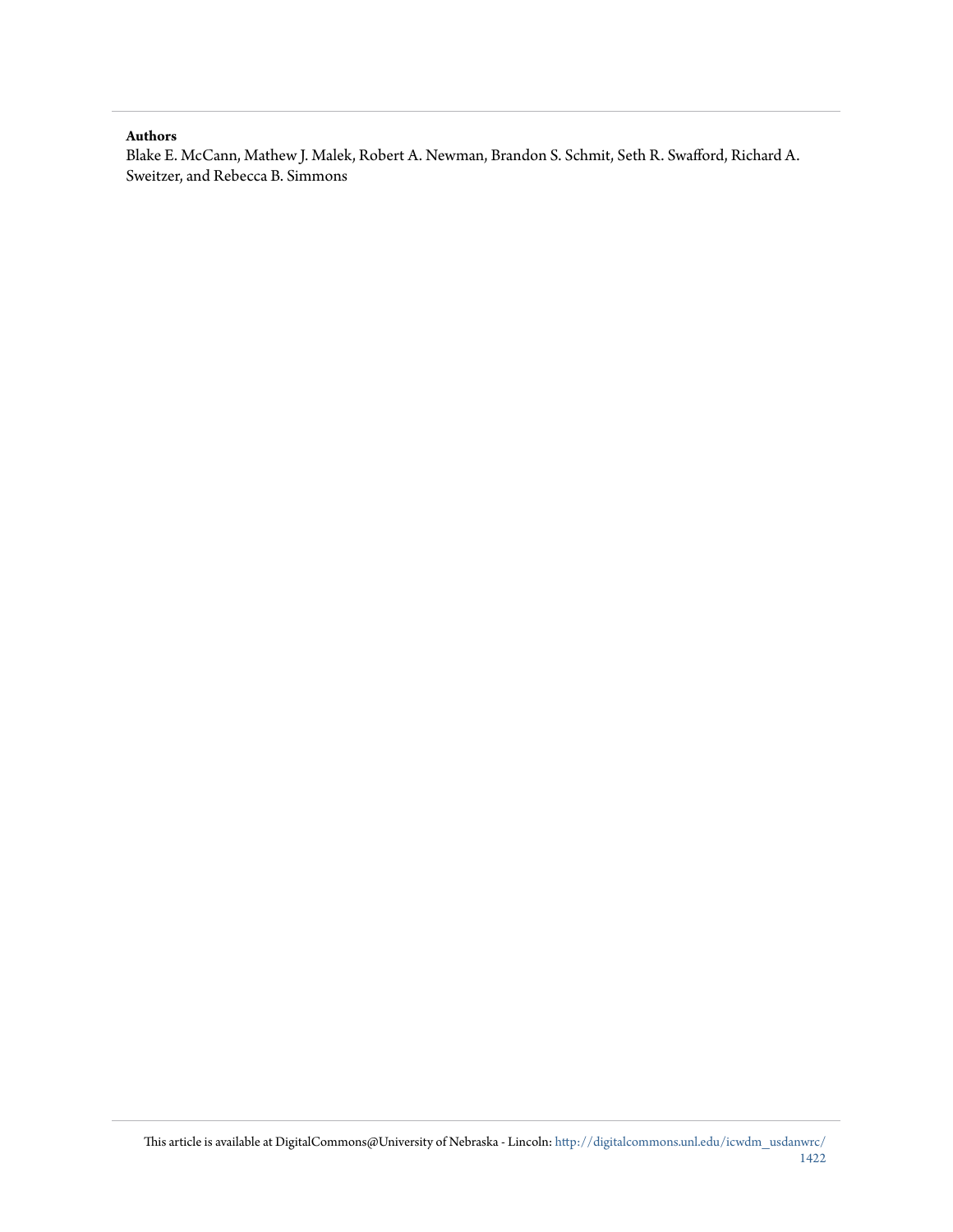## Population Ecology



## Mitochondrial Diversity Supports Multiple Origins for Invasive Pigs

BLAKE E. MCCANN,<sup>1</sup> Resource Management, Wildlife, Theodore Roosevelt National Park, 315 Second Avenue P.O. Box 7, Medora, ND 58645, USA

MATHEW J. MALEK, Department of Biology, University of North Dakota, 10 Cornell Street, Stop 9019, Grand Forks, ND 58202, USA ROBERT A. NEWMAN, Department of Biology, University of North Dakota, 10 Cornell Street, Stop 9019, Grand Forks, ND 58202, USA BRANDON S. SCHMIT, Wildlife Services, United States Department of Agriculture, 4101 La Porte Avenue, Fort Collins, CO 80521, USA SETH R. SWAFFORD, United States Fish and Wildlife Service, 12595 MS Highway 149, Yazoo City, MS 39194, USA RICHARD A. SWEITZER, The Great Basin Institute, 16750 Mt. Rose Highway, Reno, NV 89511, USA REBECCA B. SIMMONS, Department of Biology, University of North Dakota, 10 Cornell Street, Stop 9019, Grand Forks, ND 58202, USA

ABSTRACT Our objective was to identify and evaluate mitochondrial diversity of wild pigs in the United States (U.S.). We obtained tissue samples from 81 individual pigs in 30 U.S. states and amplified a 403 basepair region of mitochondrial DNA. We then downloaded overlapping sequences ( $n = 904$ ) from public repositories to create a global reference. We used parsimony and Bayesian techniques to evaluate phylogenetic relationships, and we used origins of published sequences from Eurasian wild boar to establish a phylogeographic reference. We then compared gene and nucleotide diversity measures for introduced pigs in North America with those of domestic swine, Eurasian wild boar, and feral pigs within broad-scale geographic groupings. We identified 15 haplotypes for introduced pigs, representing wild and domestic animals from  $>$ 30 countries spanning the indigenous range of *S. scrofa*. Mitochondrial diversity measures and phylogenetic relationships indicated a strong association between introduced pigs and European domestic breeds, reflecting the known history of human colonization, trade, and settlement in the United States. Based on the geographic distribution of haplotypes in North America, we found that range expansion is a product of translocation from historical populations and introduction from new genetic sources. Finally, haplotype network analyses provided evidence of past demographic expansions within lineages, contributing to observed mtDNA variation among introduced pigs in North America. © 2014 The Wildlife Society.

KEY WORDS diversity, feral, genetics, mitochondrial DNA, pig, Sus scrofa, United States.

Invasive species present one of the greatest threats to native ecosystems globally. In the United States (U.S.), tens of thousands of nonnative species have been introduced, posing serious risk to natural systems and accounting for >\$100 billion in damages annually (Pimentel et al. 2005). Although not all nonnative species are invasive, some are particularly adept at colonizing new environments (Kolar and Lodge 2001). In some cases, close association with humans aids dispersal. This is especially true for pigs (Sus scrofa; Mayer and Brisbin 1991).

Pigs were first domesticated  $\geq$ 9,000 years ago (Giuffra et al. 2000, Larson et al. 2007, Vigne et al. 2009) and domestication has occurred subsequently in multiple locations throughout Eurasia (Larson et al. 2005, 2010; Luetkemeier et al. 2010). Pigs have been repeatedly transported to new locations and released under free-range livestock conditions, often leading to establishment of new wild populations. With the advent of

Received: 2 November 2011; Accepted: 12 November 2013 Published: 30 January 2014

 $^1E\!\!-\!$ mail: blake\_mccann@nps.gov

world travel and trade in the 16th century, this situation was exacerbated. Though native to portions of Europe, Asia, and Africa, wild pigs can now be found on many islands and all continents except Antarctica (Oliver and Brisbin 1993).

Among U.S. states, Hawaii was the first to be affected by introduced pigs. Polynesian settlers are thought to have released pigs on the islands  $\geq$ 1,000 years before present (Mayer and Brisbin 1991). However, introduction of European domestic stock in the 1700s and subsequent introduction of a variety of domestic breeds continuing to modern times is thought to have caused interbreeding among feral island populations (Mayer and Brisbin 1991). The extent to which these ancient and recent introductions have contributed to feral pig distributions on the islands today is unclear.

Domestic pigs were first brought to North America during explorations of the 1500s (Towne and Wentworth 1950, Mayer and Brisbin 1991). Because of free-range livestock practices, escape, or release, feral populations were commonly established around colonies (Mayer and Brisbin 1991). As the interior of the continent was settled, pigs were introduced to many locations, with some populations persisting and others perishing. By the late 1800s, established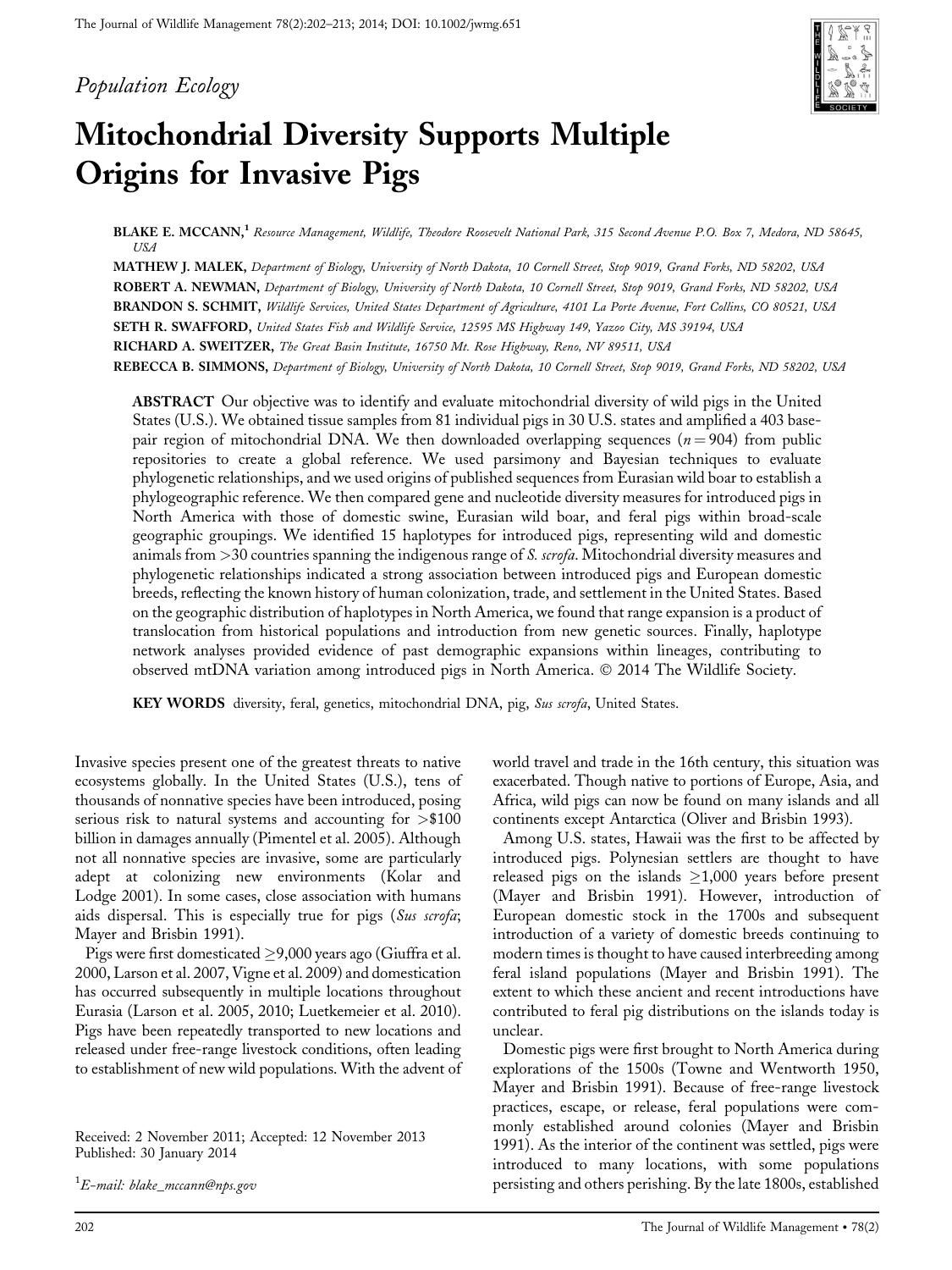feral populations were present in at least 13 U.S. states in the southern tier of North America (Mayer and Brisbin 1991). At this time, an increased interest in pig hunting prompted the importation and release of Eurasian wild boar. The term Eurasian wild boar here refers to all wild S. scrofa L (i.e., undomesticated pigs) and the term hybrid represents any level of crossing between domestic pigs and Eurasian wild boar or feral pigs and Eurasian wild boar (Mayer and Brisbin 1991). Eurasian wild boar bred freely with feral pigs wherever populations came into contact, leading to hybrid animals with a range of intermediate phenotypic characteristics (Mayer and Brisbin 1991). Since the introduction of the wild boar, trade and translocation of pigs throughout the U.S. for hunting purposes became commonplace and hybrid animals possessing wild boar phenotypic characters were highly sought after for establishment of new populations or improvement of existing herds (Mayer and Brisbin 1991, Waithman et al. 1999). This is an important consideration, because the type of pigs colonizing areas may affect the course of establishment and the rate of range expansion (Waithman et al. 1999).

During the last 30 years, anthropogenic factors have been thought to be the leading cause of range expansion in the U.S. (Gipson et al. 1998, Waithman et al. 1999). Since 1980, the invasive range of pigs has increased steadily from 17 to 44 U.S. states (Mayer and Brisbin 1991, 2009, Gipson et al. 1998). Although recorded accounts provide some insights, it is unclear if stock from historical introductions persist or if they have been replaced by subsequent invasions. The secretive nature of recent anthropogenic dispersal has added to this uncertainty, and calls into question the accuracy of introduction records. However, molecular techniques may provide an opportunity for understanding the current diversity of wild pigs in the United States.

Mitochondrial DNA (mtDNA) has been used successfully for phylogeographic studies of wild boar and domestic breeds throughout Eurasia (Larson et al. 2005, Scandura et al. 2008, Luetkemeier et al. 2010) and has helped identify putative geographic and breed origins for feral populations in New Zealand and Australia (Gongora et al. 2004). Furthermore, mtDNA phylogenies have elucidated patterns of transcontinental human dispersal of pigs and associated breed development in Asia and Europe (Giuffra et al. 2000, Fang and Andersson 2006, Luetkemeier et al. 2010), and mtDNA has helped identify hybridization events between domestic pigs and Eurasian wild boar (Fang et al. 2006, Scandura et al. 2008). Finally, the vast amount of published sequence makes mtDNA a particularly valuable genetic marker for global analysis of introduced pigs (Giuffra et al. 2000).

Although mtDNA presents many positive attributes for global phylogenetics, the history of U.S. wild pigs presents challenges for molecular investigation. Genetic relationships may be confounded by human redistribution of the species, the short duration of inhabitation in North America, and the introduction of both domestic pigs and Eurasian wild boar to wild-living populations. All would preclude the effective use of divergence-based analyses for examining wild pig dispersal

subsequent to introduction, because we cannot expect DNA variation to reflect geographic distribution for this invasive species (Spencer and Hampton 2005). Alternately, animal invasions have been tracked with mtDNA by linking haplotype occurrences between historical and newly invaded areas (Evans et al. 2003, Tooman et al. 2011). However, important limitations intrinsic to mtDNA and published sequence must be considered when assessing both global and national molecular genetic relationships for pigs. For instance, mtDNA is a single haploid marker that is prone to stochastic variation. Therefore, genetic drift, founder effect, and bottlenecks may limit mtDNA haplotypes shared between sampled locations. Also, published sequence may be incorrectly identified to species or breed and may contain nucleotide errors, affecting phylogenetic analysis and interpretation (Wesche et al. 2004, Nilsson et al. 2006). Additionally, mtDNA pseudogenes (NUMTs) can possibly be amplified, leading to erroneous phylogenetic results (Parr et al. 2006, Goios et al. 2009). Though NUMTs have been identified for domestic cats and humans (Lopez et al. 1994, Bensasson et al. 2003), we could find no reference to rates of occurrence for NUMTs in pigs. To address the possibility of NUMTs biasing phylogenetic analysis, we used recently compiled genomic data (Archibald et al. 2010) to search for duplication events (see methods).

Despite these challenges, careful assessment of mtDNA relationships can provide insights to the multiple origins of introduced pigs and the genetic diversity of disparate populations. We investigated phylogenetic relationships of wild pigs in the U.S. in the context of published mtDNA sequence for domestic pigs and Eurasian wild boar. Our objective was to identify and evaluate mitochondrial diversity of wild pigs in the United States. We expected to find relatively high genetic diversity for introduced pigs and shared ancestry with both domestic swine and Eurasian wild boar, as indicated by historical accounts of the invasion.

## STUDY AREA

We sampled pigs occurring on private and public lands from 61 counties in 30 U.S. states during the period July 2007– May 2010. We included locations representative of both long-established populations in the southern tier of North America and recently occupied sites in the upper Midwest and elsewhere (Fig. 1). We also included published sequence of wild and domestic pigs reported from island locations (Giuffra et al. 2000, Watanobe et al. 2001, Larson et al. 2005, Tanaka et al. 2008) and 4 other continents: Africa (Larson et al. 2005), Asia (Giuffra et al. 2000, Kijas and Andersson 2001, Watanobe et al. 2001, Kim et al. 2002, Randi et al. 2002, Alves et al. 2003, Yang et al. 2003, Larson et al. 2005, Fang and Andersson 2006, Fang et al. 2006, Wu et al. 2007, Ishiguro et al. 2008, Tanaka et al. 2008, Ramayo et al. 2011), Australia (Kim et al. 2002, Larson et al. 2005), and Europe (Ursing and Arnason 1998, Lin et al. 1999, Giuffra et al. 2000, Kijas and Andersson 2001, Watanobe et al. 2001, Kim et al. 2002, Randi et al. 2002, Alves et al. 2003, Gongora et al. 2003, Yang et al. 2003, Larson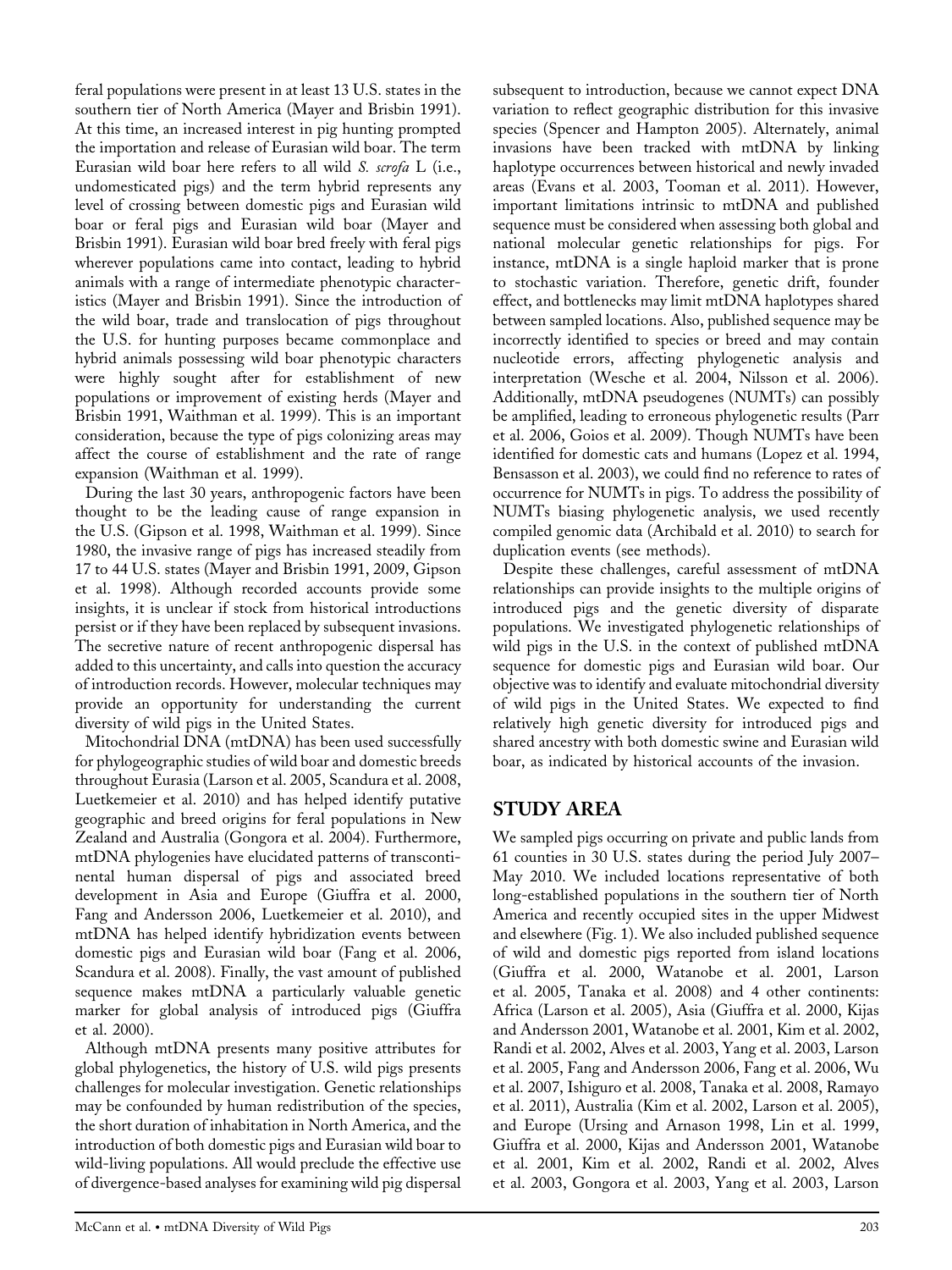

Figure 1. Distribution of 81 samples from wild pigs (Sus scrofa) collected from 30 U.S. states during the period July 2007–May 2010. Dark regions of map indicate areas of established pig populations as denoted by state and federal agencies (Southeastern Cooperative Wildlife Disease Study 2010). Each dot represents the location (loc.) of an individual sample, unless otherwise noted on map.

et al. 2005, Fang and Andersson 2006, Fang et al. 2006, Scandura et al. 2008; Fig. 2).

## METHODS

#### Sampling Techniques

We cooperated with United States Department of Agriculture Wildlife Services, National Park Service, state agencies, and private organizations involved in sanctioned pig control, eradication, or research programs to obtain samples. When a pig was destroyed, field personnel collected blood or other somatic tissue (e.g., skeletal muscle, skin) and recorded the sample location. Blood samples were stored on FTA cards (Whatman Inc., Florham Park, NJ), allowed to air dry, and sent to the University of North Dakota (UND) where we stored them at room temperature. Other somatic tissues were frozen and shipped overnight to UND and stored at  $-20^{\circ}$  C upon arrival. We obtained 81 samples for mtDNA analyses (Fig. 1). We collected all samples secondarily from management actions authorized by state and federal agencies required to adhere to welfare protocols for handling of mammalian species. Therefore, this research was deemed exempt by the UND institutional animal care and use committee.

We established a global dataset by obtaining published mtDNA control region sequence ( $n = 904$ ) from National Center for Biotechnology Information (NCBI; [http://www.](http://www.ncbi.nlm.nih.gov/) [ncbi.nlm.nih.gov/](http://www.ncbi.nlm.nih.gov/)) representing wild, domestic, and feral pigs from around the world. Among these, we included sequence representing 114 haplotypes of the control region identified by Scandura et al. (2008) and incorporated breed and geographic information referenced therein. We also searched NCBI for sequence from entries submitted after the

Scandura et al. (2008) publication and for samples from new geographic areas or those representing additional breeds (Table S1 available online at [www.onlinelibrary.wiley.com\)](http://www.onlinelibrary.wiley.com/).

#### Laboratory Methods

For total DNA extraction, we followed standard protocols for dried blood (Whatman Inc.) and tissue with the DNEasy blood and tissue kit (Qaigen, Santa Clarita, CA). We quantified genetic concentrations using an ND-1000 spectrophotometer and software V3.1.0 (Nanodrop Technologies, Inc., Wilmington, DE), and diluted with distilled water as necessary for the polymerase chain reaction (PCR). We amplified an approximately 550 base-pair segment of the mtDNA control region using forward primer PigF (5'-ACTCTGGT CTTGTAAACC-3') and reverse primer PigR (5'-TAAGGGGAAAGACTGGGC-3'; Okumura et al. 1996, Loggins 2007). We conducted PCR with the Ex Taq kit (Takara Biotechnology, Ltd., Shiga, Japan) using standard procedures in an Eppendorf thermocycler (Eppendorf, Hamburg, Germany; Simmons and Scheffer 2004). We then checked product for presence and size of DNA fragments on a 2% agarose gel containing  $0.1 \mu g/ml$  of ethidium bromide, and visualized gels with an AutoChemi ultraviolet transilluminator and Labworks 4.6 computer software (UVP Bio-Imaging Systems, Cambridge, United Kingdom). We cleaned PCR products for sequencing using a Qiaquick PCR purification kit (Qiagen).

We performed sequencing reactions with a Big Dye Terminator Version 3.1 sequencing kit (Applied Biosystems, Foster City, CA) and the forward and reverse primers described above. We used an ABI 3100 system (Applied Biosystems) to visualize and record the sequence and BIOEDIT 5.0.6 (Hall 2001) for alignment and assembly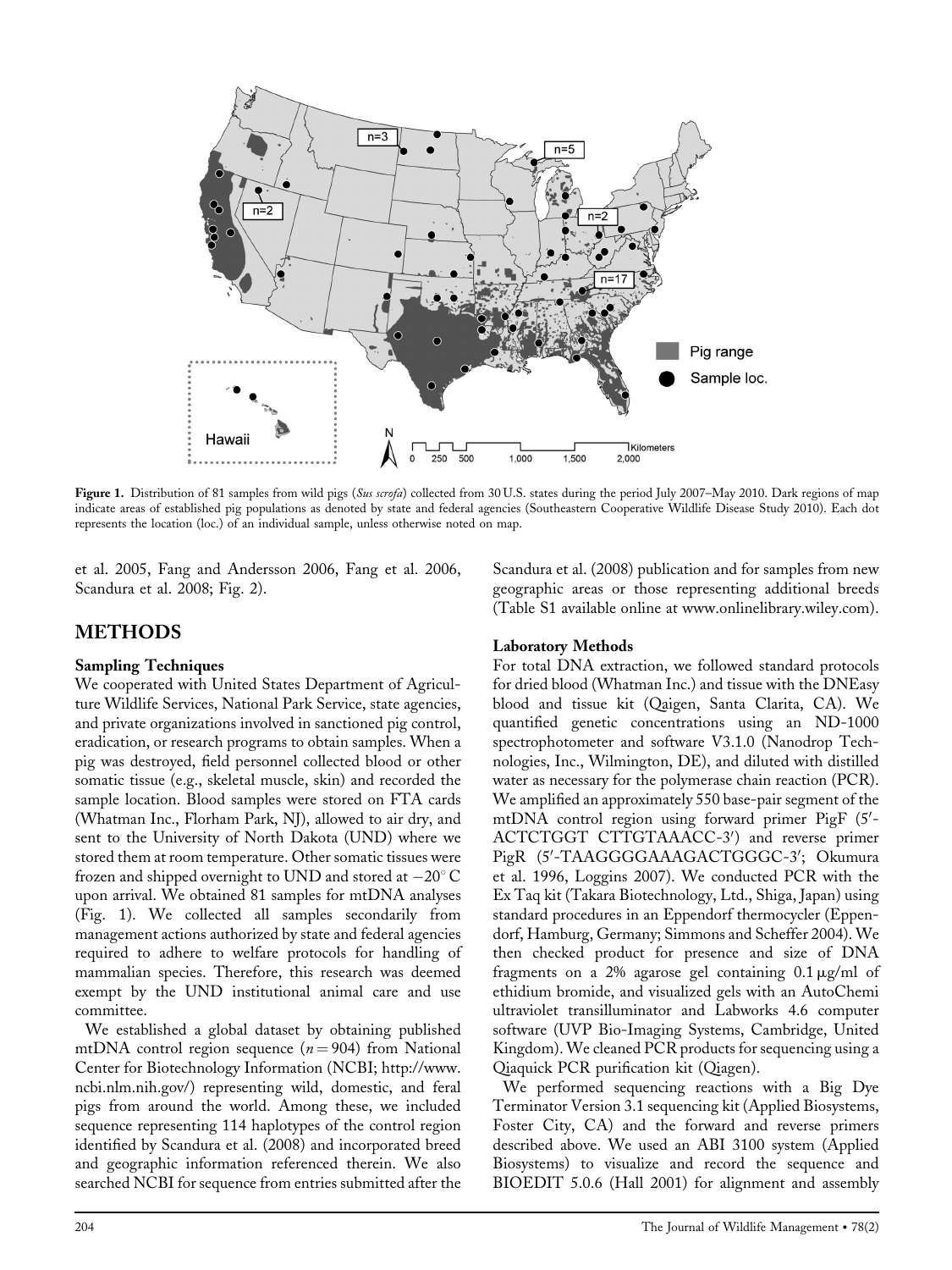

Figure 2. Distribution of reported geographic locations (by country of origin) for published sequence of S. Scrofa in the global dataset; we report number of sequences for each country. Dotted lines depict geographic divisions established to delineate Western, Eastern, and Australian groupings of sequences representing domestic pigs, Eurasian wild boar, and introduced pigs used in molecular diversity analyses. Note: Hawaii  $(n = 2)$ , Iceland  $(n = 1)$ , Mexico  $(n = 1)$ , South Carolina USA  $(n = 1)$ , the Cook Islands  $(n = 1)$ , the Mariana Islands  $(n = 1)$ , and Vanuatu  $(n = 1)$  are not represented because of map constraints. Ambiguous locations within Asia (n = 17), Europe (n = 128), Siberia (n = 1), the Iberian Peninsula (n = 17), and those of unknown or unclear origin (n = 23), also are not depicted.

of consensus sequences. Finally, we trimmed all sequences to minimize potential errors in nucleotide identification and missing data in our matrix, resulting in a 403 base-pair alignment of the control region for analysis. Sequences are available in online holdings at NCBI (JF701989-JF702002, JF702006, JF702009-JF702012, JF702017, JF702023- JF702037, JF702040, JF702046, JF702049, JF702054, JF702056-JF702078, JF702081, JF702087-JF702093, and JF702105-JF702115).

To avoid errors associated with NUMT contamination, we re-processed any samples where we observed ambiguities within the 403 base-pair region in chromatograms. Further, we conducted a Basic Local Alignment Search Tool (BLAST; Altschul et al. 1990) search using our mtDNA sequence to probe the pig genome (Sscrofa 10; [http://www.](http://www.ncbi.nlm.nih.gov/genome/guide/pig/) [ncbi.nlm.nih.gov/genome/guide/pig/\)](http://www.ncbi.nlm.nih.gov/genome/guide/pig/) for NUMTs. We downloaded all BLAST results with >90% coverage and identity for our mtDNA matrix. We then compared the nuclear sequence with our mtDNA matrix to ensure that none matched mtDNA consensus sequences or polymorphic nucleotide positions defining haplotypes.

#### Phylogenetic Analyses

We used TCS 1.21 (Clement et al. 2000) with gaps set as a fifth character state to determine number of haplotypes and construct a haplotype network. We constructed phylogenetic trees from our total haplotype matrix using MRBAYES 3.1.2 (Ronquist and Huelsenbeck 2003) with 10,000,000 Markov Chain Monte Carlo generations using the  $GTR +$ 

 $I + G$  model as determined by jModeltest (Guindon and Gascuel 2003, Posada 2008). To root trees, we included sequences from other Sus species occurring in Southeast Asia, where mtDNA evidence suggests divergence of S. scrofa between 5 and 1 million years ago (Randi et al. 1996, Mona et al. 2007) followed by a radiation of the species across Eurasia during the last 500 thousand years (Giuffra et al. 2000; Larson et al. 2005, 2010; Lucchini et al. 2005). Outgroup sequences included: S. barbatus Muller (bearded pig;  $n = 3$ ), *S. verrucosus* Muller (Javan pig;  $n = 4$ ), S. celebensis Muller and Schlegel (Celebese or Sulawesi warty pig;  $n = 2$ ), *S. cebifrons* Heude (Visayan warty pig;  $n = 2$ ), and S. *philippensis* Nehring (Philippine warty pig;  $n = 2$ ) published at NCBI (Table S1). We then used recorded collection locations from published Eurasian wild boar sequences for phylogeographic interpretation of tree topology. Finally, we prepared a haplotype network including sequences from U.S. pigs and all closely associated haplotypes in our Bayesian phylogenetic tree  $(n = 120)$ haplotypes, total).

We used ARLEQUIN 3.5 (Excoffier et al. 2005) to compare mtDNA diversity of pigs in North America with that of introduced pigs in Australia and wild and domestic pigs from the Eastern Hemisphere represented in our global dataset. Based on the findings of Groves and Grubb (1993), we categorized published sequences from North Africa, Europe, and parts of Central Asia as Western, and we categorized all sequences published from points east of Central Asia generally as Eastern (Fig. 2). Using this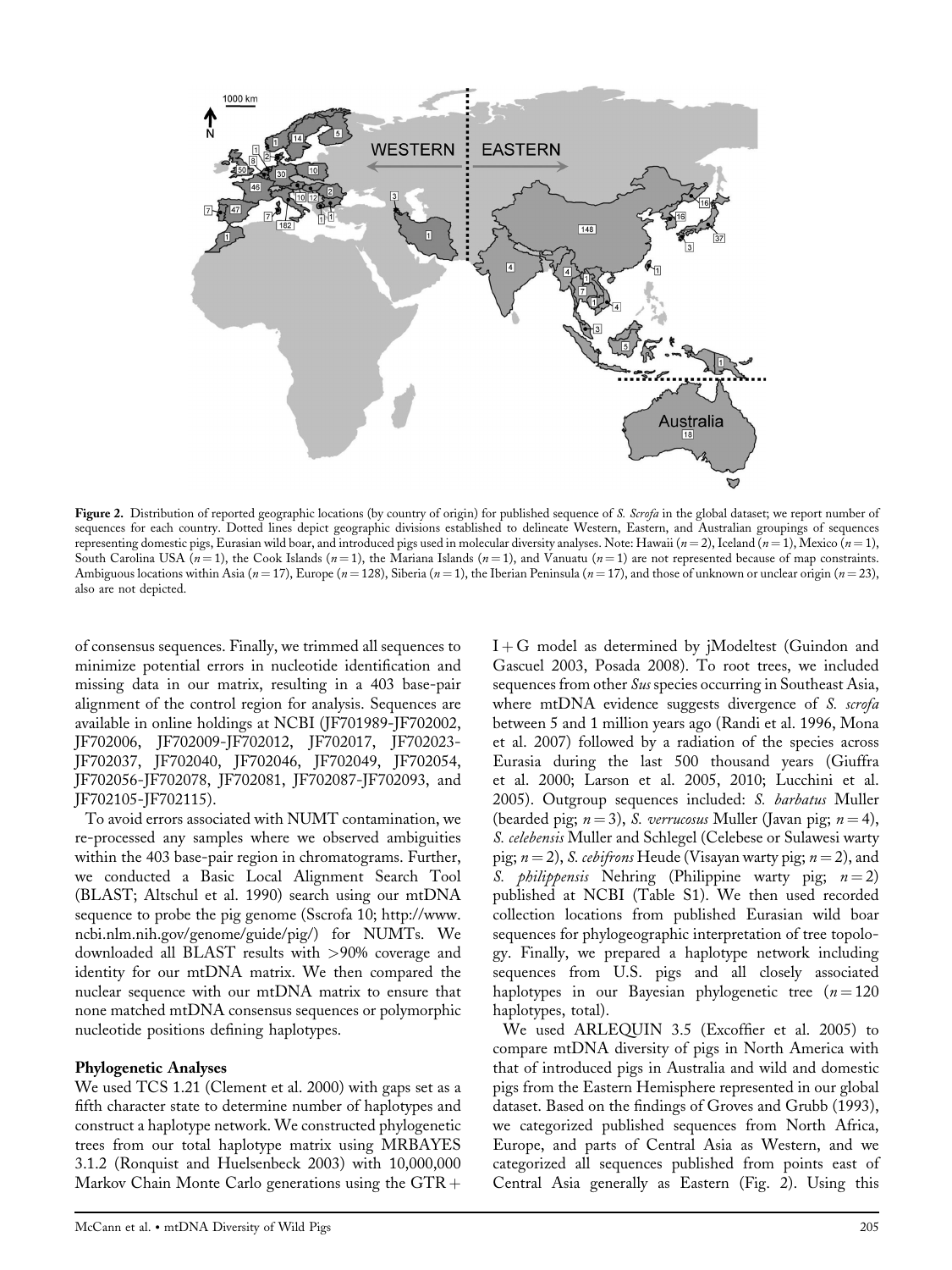methodology, we organized the dataset into 6 broad-scale groupings corresponding roughly to geography and animal type: North America, introduced  $(n=79)$ ; Australia, introduced ( $n = 18$ ); Western, wild boar ( $n = 253$ ); Western, domestic  $(n = 334)$ ; Eastern, domestic  $(n = 161)$ ; and Eastern, wild boar ( $n = 101$ ). We excluded 32 sequences from this analysis because of insufficient information regarding geographic location or type of pig represented. We excluded 7 sequences representing feral pigs from the Mariana Islands  $(n = 1)$ , Papua-New Guinea  $(n = 1)$ , Vanuatu ( $n = 1$ ), and the Hawaiian Islands ( $n = 4$ ) because of their remote location and small number of representatives. However, we used sequences from these island locations for subsequent ad hoc comparisons of haplotypes present among invaded areas. In ARLEQUIN, we generated descriptive statistics and calculated diversity and genetic distance measures within and between groups (Tajima 1983, Nei 1987). We then identified specific haplotypes shared between invaded areas in our global sample.

## RESULTS

We identified 148 haplotypes for the 403 base-pair mtDNA alignment of global sequences of *S. scrofa*, delineated by 12 insertions or deletions, 38 transitions, and 1 transversion (substitutions per nucleotide  $= 0.097$ ). Our sample of 81 wild pigs included 14 haplotypes, and 1 published sequence from Hawaii (AY884613; Larson et al. 2005) provided a fifteenth haplotype for consideration in our analyses of introduced pigs in the United States. Based on reported geographic information and pig types, 11 of these haplotypes corresponded cumulatively to >70 domestic breeds in 15 countries, Eurasian wild boar from 20 countries, and animals of all types from >30 countries (Appendix A). Four mtDNA haplotypes identified in our U.S. sample were unique, having no identical match to published sequence (Appendix A).

## Phylogenetic Relationships

Bayesian analysis revealed tree topology corresponding roughly with geographic locations for published sequences of outgroups and Eurasian wild boar, which we used as a basis for phylogeographic reference (Fig. 3). Most haplotypes representing wild pigs collected in the United States were associated with 2 large polytomies, one of Asian phylogeographic origin and one of European phylogeographic origin (Fig. 3). One haplotype (h84), from Hawaii, was part of a monophyletic group composed of feral pigs and S. verrucosus (Fig. 3, Fig. S1 available online at [www.onlinelibrary.wiley.](http://www.onlinelibrary.wiley.com/) [com\)](http://www.onlinelibrary.wiley.com/).

Network analysis generally supported Bayesian tree topology and revealed substructure elucidating the importance of select haplotypes in domestication of pigs (Fig. 4). Starburst features associated with haplotypes representing both Eurasian wild boar and domestic breeds suggest rapid diversification and provide evidence of past demographic expansions within lineages, including processes leading to haplotypes 145–148 that were identified only in North America (Fig. 4). Most haplotypes found in the U.S. were

### Mitochondrial Diversity

Gene diversity was highest among wild boar groupings, followed by domestic groups, and then introduced pigs in North America and Australia (Table 1). Alternately, nucleotide diversity was highest for Western domestic pigs, followed by wild boar groupings, introduced pigs in North America, Eastern domestic pigs, and then introduced pigs in Australia (Table 1). Our North American sample was most closely related to Western domestic and Western wild boar groupings (Table 2). Mitochondrial haplotypes were shared between all groups, but Western domestic pigs and Western wild boar groupings had the most haplotypes in common with introduced pigs in North America (Table 3). Feral pigs from Hawaii also shared haplotypes with all of the above groups, but this relationship was driven by the occurrence of 2 very common haplotypes in Hawaii (h19 and h13; Appendix A). However, a single haplotype (h84) was exclusive to feral animals reported from Hawaii, the Mariana Islands, Papua-New Guinea, and Vanuatu, as well as S. verrucosus from Indonesia (Appendix A). Otherwise, mitochondrial haplotypes associated with Eastern groupings were present at relatively low frequency in all invaded areas (Table 3).

We found 8 mitochondrial haplotypes in more than 1 state and some (e.g., h17, h19, and h37) were distributed throughout the continental United States (Fig. 5, Appendix A). Haplotype variation was highest in Tennessee, North Carolina, Michigan, and North Dakota, though number of haplotypes observed was positively correlated (Spearman  $r = 0.876$ ,  $P < 0.001$ ) with the number of samples collected in states (Fig. 5). Patterns in haplotype distribution potentially useful for tracking dispersal include: 1) the eastern distribution of h7 from South Carolina to Michigan; 2) the identification of h2 only in Michigan and Idaho; 3) the discovery of h20 only in North Dakota and South Carolina; and 4) the occurrence of h39 in Florida, Ohio, and Michigan (Fig. 5). Unique haplotype 148 was found in both Indiana and Kansas, whereas unique haplotypes 145–147 were found only in Great Smoky Mountains National Park, bordering Tennessee and North Carolina (Figs. 1 and 5).

## DISCUSSION

The genetic variation identified here using only a haploid marker and a modest sample dataset supports multiple origins for introduced pigs into the United States (Mayer and Brisbin 1991). Though the 15 mtDNA haplotypes found in the U.S. are a fraction of those identified for the global dataset, they are a diverse molecular subset (Table 1) and represent a wide array of pig types from throughout the native range of *S. scrofa* (Fig. 3, Appendix A). This finding suggests that the nationwide population possesses intrinsic adaptive potential through genetic variability.

The importance of genetic variation for species survival is well documented (Johnson and Dunn 2006, Wright et al. 2008). In populations founded by only a few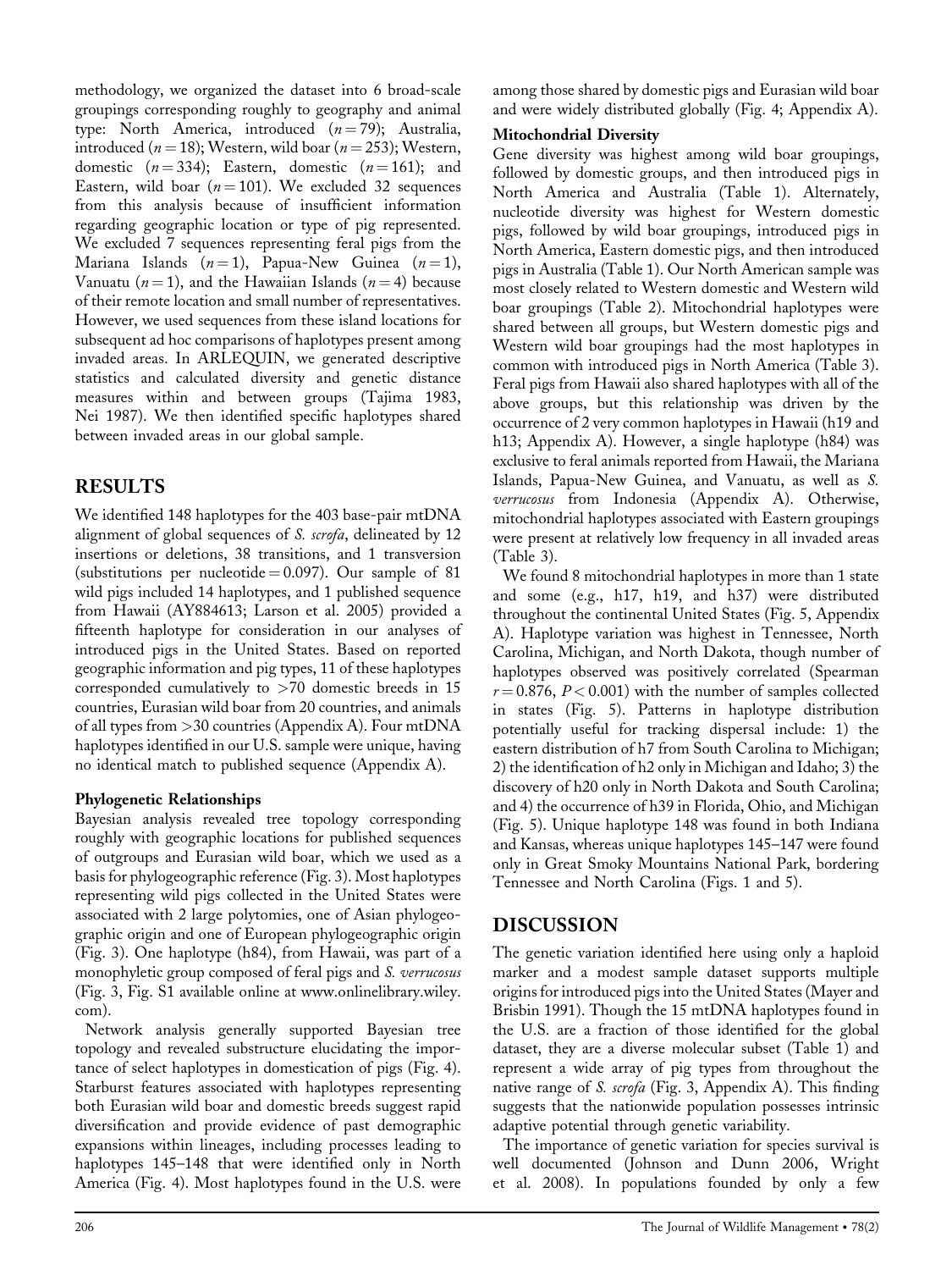

Figure 3. Rooted phylogram of 148 Sus scrofa haplotypes and 13 sequences from 5 other Sus species: S. barbatus (sb;  $n = 3$ ), S. verrucosus (sv;  $n = 4$ ), S. celebensis (sc;  $n = 2$ ), S. cebifrons (scb;  $n = 2$ ), and S. philippensis (sp;  $n = 2$ ). Dotted lines in tree indicate haplotypes identified for pigs collected in the United States. We provide Asian and European phylogeographic associations, based on geographic origin of Eurasian wild boar sequences, to the right of the tree. Numbers at nodes indicate mean posterior probabilities ( $\geq 75\%$  shown) and scale bar (bottom left) indicates genetic distance.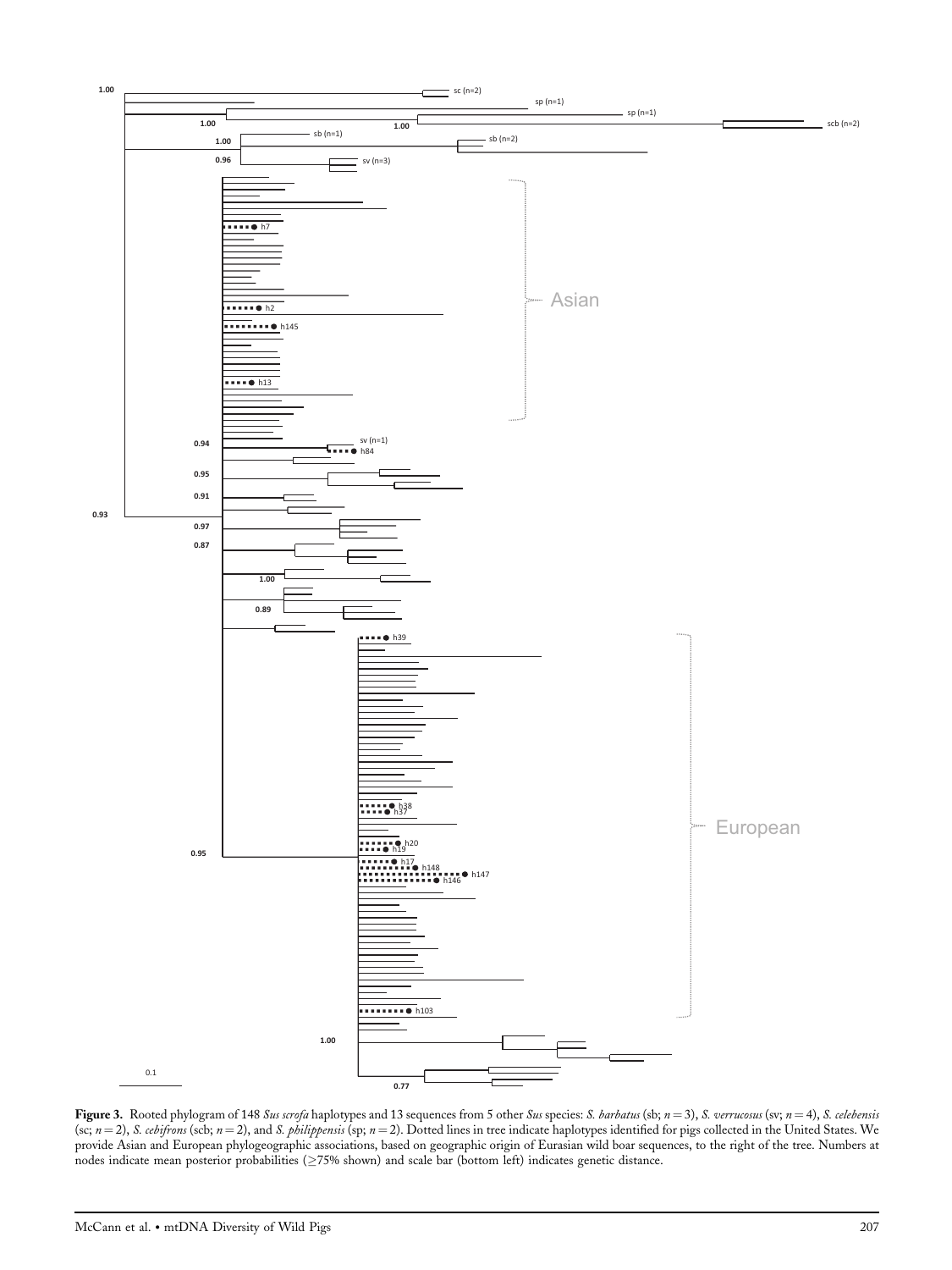

Figure 4. Network of 120 haplotypes representing introduced pigs from the United States, domestic swine, and Eurasian wild boar that were associated in large polytomies in the Bayesian phylogenetic tree. Frequency of haplotypes in the dataset is represented by relative size of nodes (as indicated at top right). Pig types inferred from metadata associated with accessions are denoted by black (Eurasian wild boar), gray (shared between domestic and Eurasian wild boar), and white (domestic, feral, unknown) shades. Haplotypes found in the United States are numbered within or next to nodes. Intermediate nodes, mutational steps, and genetic distance are not represented.

individuals, genetic variation may be insufficient for reproductive health and ongoing adaptation to environmental fluctuations, diseases, and other ecological stressors (Wright et al. 2008). Therefore, low genetic diversity may have limited the invasiveness of the first pig populations established in the United States and this may explain the decline and limited range of the species in some locations prior to 1900 (Mayer and Brisbin 1991). However, genetic variation does not appear to be limiting wild pig populations in the United States today. Instead, the various genetic backgrounds filtering into wild pig populations are likely contributing to their invasion of novel habitats.

The high genetic diversity detected for introduced pigs is an important challenge from a management perspective. Translocation and release of pigs has undoubtedly augmented genetic diversity of disparate populations in the past and will likely continue to do so in the future (Gipson et al. 1998, Mayer and Brisbin 2009). This frequent movement of animals across great geographic distances has allowed invasive pigs to repeatedly bridge geographic barriers that might otherwise restrict gene flow. Thus, spatially structured emigration and immigration patterns will be relevant for management, so that we may identify the extent of population units and determine sources for new introductions (Robertson and Gemmell 2004, Helgen et al. 2008, Ross and Shoemaker 2008). Therefore, questions of ancestry, diversity, and gene flow (i.e., dispersal patterns) will be increasingly important for population control strategies. Clearly, molecular techniques can be wielded to inform management in this regard (Gongora et al. 2004, Hampton et al. 2004, Spencer and Hampton 2005). However, in the case of mtDNA, we must proceed cautiously and consider the limitations of this molecular marker in light of prior research and trends in our current dataset.

#### Global Relationships Affecting Genetic Diversity of Introduced Pigs

The phylogenetic patterns identified through our Bayesian analysis generally agree with prior research on swine ancestry that divides mtDNA lineages into European and Asian clades (Alves et al. 2003, Gongora et al. 2004, Larson et al. 2005). From previous studies, we also know that

Table 1. Mitochondrial variation among 6 arbitrarily assigned groupings of swine based on geographic location (North America [N.A], eastern or western Eurasia, and Australia) and pig type (introduced, domestic, or wild boar). We examined 403 base pairs (bp) in the analysis; usable bp were those having less than 5% missing data within groups. Numbers in parentheses below gene and nucleotide diversity figures are standard deviations of the estimate.

| Molecular characteristic | N.A.<br>introduced    | Eastern<br>domestic   | Eastern<br>wild boar  | Western<br>domestic   | Western<br>wild boar  | Australia<br>introduced |
|--------------------------|-----------------------|-----------------------|-----------------------|-----------------------|-----------------------|-------------------------|
| No. individual sequences | 80                    | 161                   | 101                   | 334                   | 253                   | 18                      |
| No. haplotypes           |                       | 29                    | 46                    | 42                    | 38                    |                         |
| No. usable bp            | 398                   | 381                   | 381                   | 380                   | 381                   | 393                     |
| No. polymorphic sites    | 20                    | 36                    | 48                    | 37                    | 39                    | 16                      |
| Gene diversity           | $0.825 \ (\pm 0.023)$ | $0.903 \ (\pm 0.010)$ | $0.969 \ (\pm 0.007)$ | $0.897 \ (\pm 0.011)$ | $0.926 \ (\pm 0.007)$ | $0.549 \ (\pm 0.127)$   |
| Nucleotide diversity     | $0.012 \ (\pm 0.007)$ | $0.007 \ (\pm 0.004)$ | $0.016 \ (\pm 0.009)$ | $0.017 \ (\pm 0.009)$ | $0.014 \ (\pm 0.007)$ | $0.006 \ (\pm 0.004)$   |
|                          |                       |                       |                       |                       |                       |                         |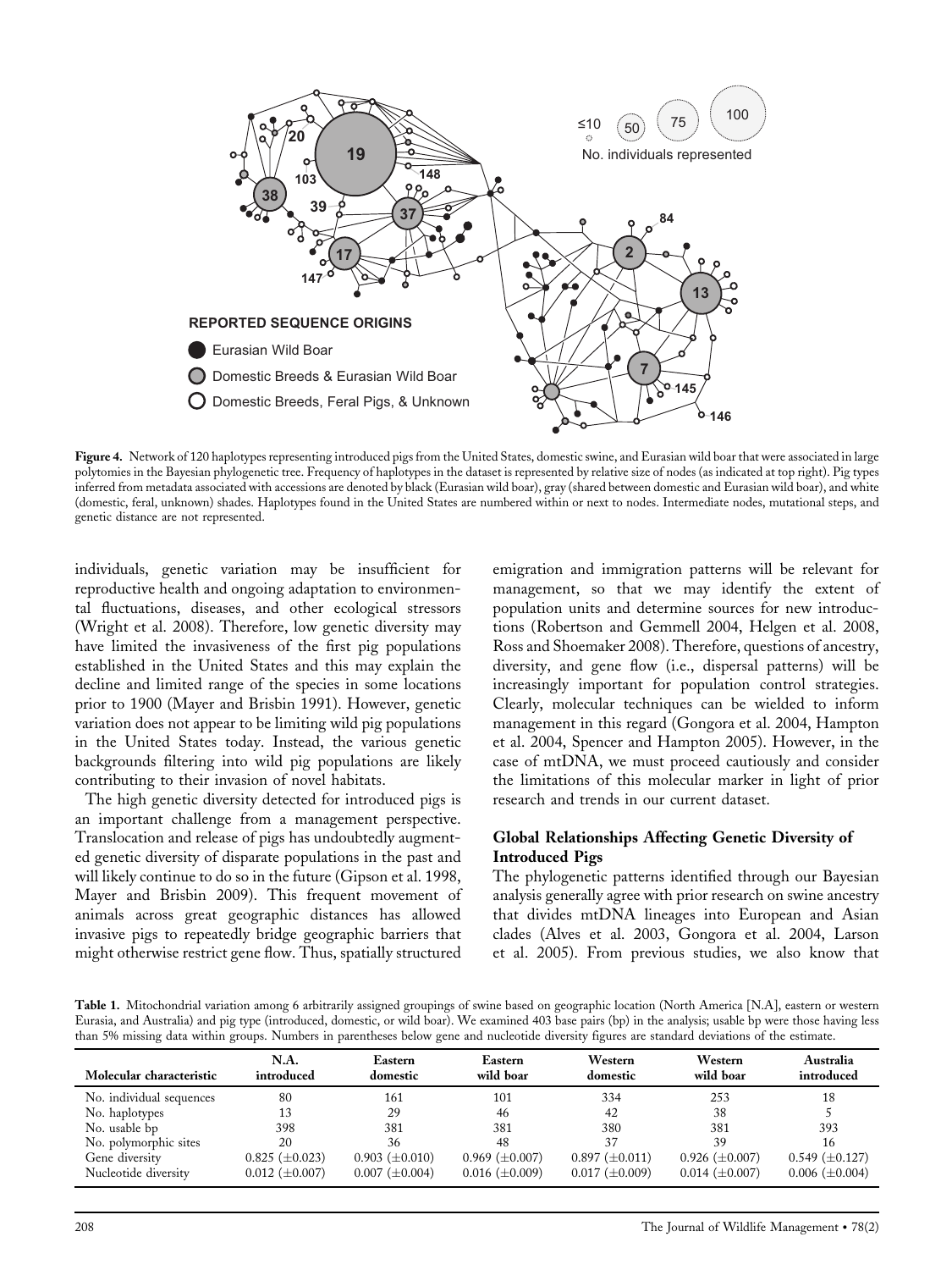Table 2. Genetic distance measures for 6 arbitrarily assigned groupings of swine based on geographic location (North America [N.A], eastern or western Eurasia, and Australia) and pig type (introduced, domestic, or wild boar). Average pairwise nucleotide difference within and between populations are provided on and above the diagonal, respectively. Population pairwise  $F_{st}$  values are below the diagonal. Asterisks indicate significance ( $P < 0.01$ ) from permutation tests, excluding figures on the diagonal.

| Group                | N.A. introduced |          |          | Eastern domestic Eastern wild boar Western domestic | Western wild boar | Australia introduced |
|----------------------|-----------------|----------|----------|-----------------------------------------------------|-------------------|----------------------|
| N.A. introduced      | 4.899           | 11.118*  | 11.293*  | 5.784                                               | 5.132             | $10.561*$            |
| Eastern domestic     | $0.691*$        | 2.536    | 4.977*   | $10.725*$                                           | $12.410*$         | 2.693                |
| Eastern wild boar    | $0.507*$        | $0.140*$ | 6.151    | $11.157*$                                           | 12.458*           | 4.859                |
| Western domestic     | $0.020*$        | $0.548*$ | $0.434*$ | 6.408                                               | 6.153             | $10.126*$            |
| Western wild boar    | $0.045*$        | $0.671*$ | $0.552*$ | $0.053*$                                            | 5.235             | 11.517*              |
| Australia introduced | $0.612*$        | $0.119*$ | $0.099*$ | $0.480*$                                            | $0.606*$          | 2.157                |

domestic pig breeds have arisen independently in both world-geographic regions (Wu et al. 2007, Larson et al. 2010, Luetkemeier et al. 2010) and that European and Asian cross-breeding has occurred since the late 1700s, with a predominance of Asian mtDNA introgression into Europe (Darwin 1868, Kim et al. 2002, Fang and Andersson 2006). This history has direct implications for mtDNA diversity of wild pigs in the United States, because select haplotypes (e.g., h2, h7, h13, h17, h19, h37, h38) of Asian and European phylogeographic origins were apparently propagated in domestic breeds and distributed globally by European exploration, colonization, and trade (Gongora et al. 2004, Larson et al. 2005; Appendix A). This assertion is supported by the abundance of these select haplotypes in our dataset, their relationship with both domestic pigs and Eurasian wild boar, and the large number of closely related haplotypes that have diverged from these sources (Fig. 4).

Given prior evidence of Asian mtDNA introgression into European breeds, the high level of nucleotide diversity observed for our Western domestic pig grouping is logical (Fang and Andersson 2006; Table 1). The relatively high diversity of our North American sample follows, considering its similarity to Western pig groupings and the fact that most domestic lines historically propagated in the United States were of European origin (Table 3; Jones 1998). However, some caution should be exercised when evaluating gene and nucleotide diversity of artificial populations, as both

measures are affected by the composition of assigned groups (i.e., group size and abundance of common haplotypes), our efforts to include widely divergent sequences in the dataset, and sparse sampling among geographic locations. Regardless, raw comparisons of haplotypes shared between regions generally support extensive anthropogenic dispersal of pig breeds carrying both European and Asian mtDNA lineages (Table 3). However, Asian mtDNA transfer via European stock cannot be differentiated from direct introductions of Asian domestic breeds to wild-living populations of swine in the United States and elsewhere (Gongora et al. 2004).

#### National Relationships Relevant to Management

Though multiple breed associations for haplotypes prevent effective identification of specific sources for introductions, useful insights on invasion processes can be gained by evaluating haplotype distributions. The high frequency and wide distribution of haplotypes h17, h19, and h37 suggest that these maternal lineages have been present in wild pig populations in North America for a long period of time and that historical populations are playing an important role in recent range expansion in midwestern and northern States (Fig. 5). Similar patterns for h7, h20, and h39 in both southern and northern states may indicate dispersal of animals from long-established populations in the southern tier of the continent (Fig. 5; Appendix A). Alternately, the presence of h2 only in recently invaded areas (i.e., Michigan

Table 3. Shared mtDNA haplotypes between Hawaii and 6 arbitrarily assigned groupings of swine based on geographic location (North America [N.A], eastern or western Eurasia, and Australia) and pig type (introduced, domestic, or wild boar). Number of shared haplotypes are on the top diagonal matrix, and a visual aid with size of darkened circles proportional to number of shared haplotypes is on the bottom diagonal matrix. Published sequences from feral animals in Papua-New Guinea, the Mariana Islands, and Vanuatu shared haplotypes only with Hawaii and are not represented.

| Group                | N.A.<br>introduced | Eastern<br>domestic | Eastern<br>wild boar | Western<br>domestic | Western<br>wild boar | Australia<br>introduced | Hawaii<br>introduced |
|----------------------|--------------------|---------------------|----------------------|---------------------|----------------------|-------------------------|----------------------|
| N.A. introduced      |                    | 3                   | 2                    | 9                   | 5                    |                         |                      |
| Eastern domestic     |                    |                     |                      | 7                   | $\overline{4}$       | 2                       |                      |
| Eastern wild boar    |                    |                     |                      | 6                   | 3                    | 2                       |                      |
| Western domestic     |                    |                     |                      |                     | 11                   | 3                       |                      |
| Western wild boar    |                    |                     |                      |                     |                      |                         |                      |
| Australia introduced |                    |                     |                      |                     |                      |                         |                      |
| Hawaii introduced    |                    |                     |                      |                     |                      |                         |                      |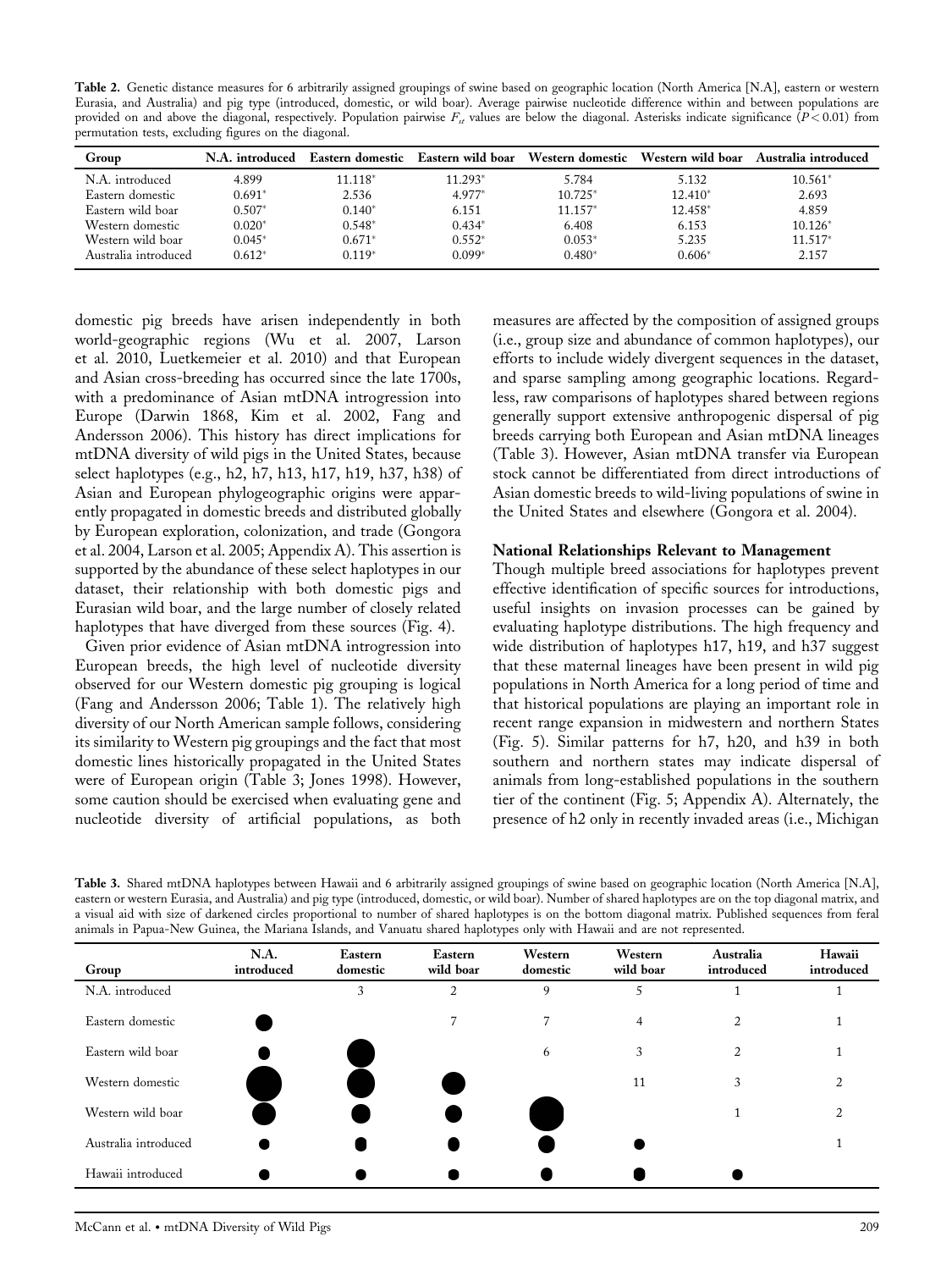

Figure 5. Geographic distribution and haplotype richness within states for 15 mitochondrial DNA haplotypes identified from introduced pigs in the United States.

and Idaho) suggests that this lineage represents a new wave of introductions (Fig. 5). Therefore, we infer that wild pig range expansion in North America is a product of both anthropogenic dispersal of animals from existing populations and introduction of swine from new genetic sources.

Unique haplotypes 145–148 present an interesting challenge for evaluating their possible origins. We propose several plausible explanations for the presence of these haplotypes in the United States and their absence from published sequence databases: 1) unique haplotypes could represent pigs from early introductions whose lineages are no longer propagated in modern domestic breeds, 2) they might represent Eurasian wild boar from geographic areas not included in public sequence databases, and 3) they may be the product of divergence from common haplotypes subsequent to introduction. However, network relationships generally support their divergence from common haplotypes (Fig. 4), and close geographic proximity (e.g., h17 with h147 and h7 with h145 and h146) indicates that spatial context necessary for divergence has occurred (Fig. 5). Therefore, genetic mutations may be contributing to the mtDNA diversity of wild pigs in North America.

In Hawaii, feral pigs have a long history of establishment, and successive waves of introduction are apparent from molecular relationships. For instance, haplotypes h13 and h19 probably represent swine introduced after European settlement because of their association with many modern domestic breeds (Appendix A). The third mtDNA haplotype identified on the islands (h84) likely represents the earliest introductions to Hawaii because of its exclusive occurrence among wild-living pigs on other South Pacific islands with human populations arising from Polynesian dispersal (Allen et al. 2001, Larson et al. 2005; Appendix A).

The positive relationship between sample size within areas and haplotypes detected in our study suggests that additional sampling would elucidate even more genetic variation among wild pigs in the United States. An expanded sampling regime might also provide insights as to the broader geographic distribution of unique haplotypes and their relevance in the history of pig invasion. Although mtDNA has provided useful insights toward the objectives of this study, mitochondrial lineages will be of limited utility for tracking gene flow. Ongoing research utilizing multilocus nuclear DNA markers or genes linked to morphological traits will be necessary to provide additional insights on the origins and dispersal pathways of invasive pigs in the United States (Hampton et al. 2004, Spencer and Hampton 2005, Koutsogiannouli et al. 2010, Scandura et al. 2011, McCann 2012).

## MANAGEMENT IMPLICATIONS

Our identification of new genetic sources for expanding wild pig populations should be of particular concern to managers, because ongoing exchange of animals between domestic and wild environs has implications for disease transmission. Further, new genetic stock will augment existing populations, potentially resulting in some level of hybrid vigor that benefits survival, exacerbating difficulties in controlling introduced pigs. The ongoing translocation of animals between geographic areas will have similar implications, where distantly related herds are mixed. Finally, global mtDNA relationships provide some unique insights for evaluating the ancestry of animals reported to be Eurasian wild boar, which are highly sought after for hunting purposes. Where pure Eurasian wild boar are sampled, the pure status of pigs may be refuted if they possess mtDNA haplotypes of Eastern phylogeographic origin, as we could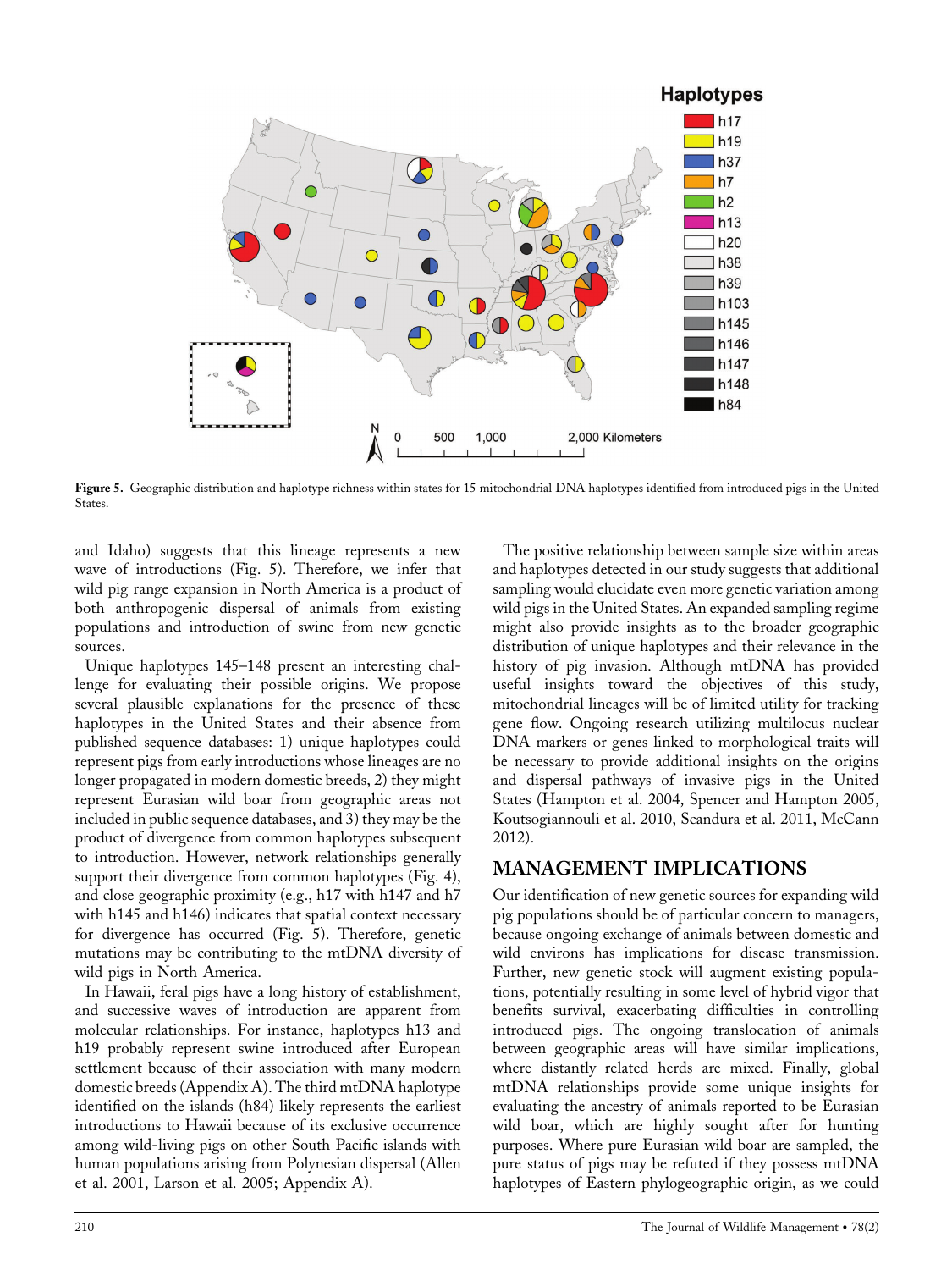find no record of Eurasian wild boar from central or eastern Eurasia ever being introduced to North America (Mayer and Brisbin 1991).

#### ACKNOWLEDGMENTS

We thank North Dakota Experimental Program to Stimulate Competitive Research (ND EPSCoR), University of North Dakota Department of Biology, and University of North Dakota Graduate School for funding of this research. Thanks to United States Department of Agriculture, Wildlife Disease Program and field agents for collection of pig tissue samples from throughout the United States. Thanks also to the National Park Service, Institute for Wildlife Studies, North Dakota Game and Fish Department, and many other state and private organizations for collection of samples that made this work possible. We thank K. Drees, T. Jahraus, T. Mitchell, A. Bergstrom, and S. Johnson for laboratory and computational contributions. Finally, we thank I. Ovtchinnikov, R. Zink, V. Tkach, M. Cronin, and anonymous referees, for critical comments to improve this manuscript.

#### LITERATURE CITED

- Allen, M. S., E. Matisoo-Smith, and A. Horsburgh. 2001. Pacific 'Babes': issues in the origins and dispersal of Pacific pigs and the potential of mitochondrial DNA analysis. International Journal of Osteoarchaeology  $11:4-13$ .
- Altschul, S. F., W. Gish, W. Miller, E. W. Myers, and D. J. Lipman. 1990. Basic local alignment search tool. Journal of Molecular Biology 215:403– 410.
- Alves, E., C. Ovilo, M. C. Rodriguez, and L. Silio. 2003. Mitochondrial DNA sequence variation and phylogenetic relationships among Iberian pigs and other domestic and wild pig populations. Animal Genetics 34:319 –324.
- Archibald, A. L., L. Bolund, C. Churcher, M. Fredholm, M. A. M. Groenen, B. Harlizius, K.-T. Lee, D. Milan, J. Rogers, M. F. Rothschild, H. Uenishi, J. Wang, and L. B. Schook, The Swine Genome Consortium. 2010. Pig genome sequence-analysis and publication strategy. BMC Genomics 11:438.
- Bensasson, D., M. W. Feldman, and D. A. Petrov. 2003. Rates of DNA duplication and mitochondrial DNA insertion in the human genome. Journal of Molecular Evolution 57:343–354.
- Clement, M., D. Posada, and K. S. Crandall. 2000. TCS: a computer program to estimate gene genealogies. Molecular Ecology 9:1657–1660.
- Darwin, C. 1868 The variation of animals and plants under domestication. John Murry, London, United Kingdom.
- Evans, J. D., J. S. Pettis, W. M. Hood, and H. Shimanuki. 2003. Tracking an invasive honey bee pest: mitochondrial DNA variation in North American small hive beetles. Apidologie 34:103–109.
- Excoffier, L., G. Laval, and S. Schneider. 2005. Arlequin ver. 3.0: an integrated software package for population genetics data analysis. Evolutionary Bioinformatics Online 1:47–50.
- Fang, M., and L. Andersson. 2006. Mitochondrial diversity in European and Chinese pigs is consistent with population expansions that occurred prior to domestication. Proceedings of the Royal Society 273:1803–1810.
- Fang, M., F. Berg, A. Ducos, and L. Andersson. 2006. Mitochondrial haplotypes of European wild boars with  $2n = 36$  are closely related to those of European domestic pigs with  $2n = 38$ . Animal Genetics 37:459–464.
- Gipson, P. S., B. Hlavachick, and T. Berger. 1998. Range expansion by wild hogs across the central United States. Wildlife Society Bulletin 26:274– 278.
- Giuffra, E., J. M. H. Kijas, V. Amarger, O. Carlborg, J.-T. Jeon, and L. Andersson. 2000. The origin of the domestic pig: Independent domestication and subsequent introgression. Genetics 154:1785–1791.
- Goios, A., A. Carvalho, and A. Amorim. 2009. Identifying NUMT contamination in mtDNA analyses. Forensic Science International: Genetics Supplement Series 2:278–280.
- Gongora, J., O. Peltoniemi, I. Tammen, H. Raadsma, and C. Moran. 2003. Analyses of possible domestic pig contribution in two populations of Finnish farmed wild boar. Acta Agriculturae Scandinavica, Section A. Animal Sciences 53:161–165.
- Gongora, J., P. Fleming, P. B. S. Spencer, R. Mason, O. Garkavenko, J.-N. Meyer, C. Droegemueller, J. H. Lee, and C. Moran. 2004. Phylogenetic relationships of Australian and New Zealand feral pigs assessed by mitochondrial control region sequence and nuclear GPIP genotype. Molecular Phylogenetics and Evolution 33:339–348.
- Groves, C. P., and P. Grubb. 1993. The Eurasian suids Sus and Babyrousa. Pages 167-175 in W. L. R., Oliver, editor. Pigs, peccaries, and hippos: status survey and conservation action plan of the IUCN. World Conservation Union, Gland, Switzerland.
- Guindon, S., and O. Gascuel. 2003. A simple, fast and accurate method to estimate large phylogenies by maximum-likelihood. Systematic Biology 52:696–704.
- Hall, T. 2001. Bioedit version 5.0.6. Department of Microbiology, North Carolina, State University. <[http://www.mbio.ncsu.edu/BioEdit/bioedit.](http://www.mbio.ncsu.edu/BioEdit/bioedit.html) [html](http://www.mbio.ncsu.edu/BioEdit/bioedit.html)>. Accessed Nov 1, 2010.
- Hampton, J. O., P. B. S. Spencer, D. L. Alpers, L. E. Twigg, A. P. Woolnough, J. Doust, T. Higgs, and J. Pluske. 2004. Molecular techniques, wildlife management and the importance of genetic population structure and dispersal: a case study with feral pigs. Journal of Applied Ecology 41:735–743.
- Helgen, K. M., J. E. Maldonado, D. E. Wilson, and S. D. Buckner. 2008. Molecular confirmation of the origin and invasive status of West Indian raccoons. Journal of Mammalogy 89:282–291.
- Ishiguro, N., M. Sasaki, M. Iwasa, N. Shigehara, H. Hongo, T. Anezaki, V. T. Long, D. T. B. Lan, and P. T. Long. 2008. mtDNA variation in Vietnamese pigs, with particular emphasis on the genetic relationship between wild boars from Vietnam and the Ryukyu Islands. Mammal Study 33:51–58.
- Johnson, J. A., and P. O. Dunn. 2006. Low genetic variation in the Heath Hen prior to extinction and implications for the conservation of prairiechicken populations. Conservation Genetics 7:37–48.
- Jones, G. F. 1998. Genetic aspects of domestication, common breeds and their origin. Pages 17–50 in M. F., Rothschild, and A., Ruvinsky, editors. The genetics of the pig. CAB International, Wallingford, Oxdordshire, United Kingdom.
- Kijas, J. M., and L. Andersson. 2001. A phylogenetic study of the origin of the domestic pig estimated from the near-complete mtDNA genome. Journal of Molecular Evolution 52:302–308.
- Kim, K.-I., J.-H. Lee, K. Li, Y.-P. Zhang, S.-S. Lee, J. Gongora, and C. Moran. 2002. Phylogenetic relationships of Asian and European pig breeds determined by mitochondrial DNA D-loop sequence polymorphism. Animal Genetics 33:19–25.
- Kolar, C. S., and D. M. Lodge. 2001. Progress in invasion biology predicting invaders. Trends in Ecology and Evolution 16:199–204.
- Koutsogiannouli, E. A., K. A. Moutou, T. Sarafidou, C. Stamatis, and Z. Mamuris. 2010. Detection of hybrids between wild boars (Sus scrofa scrofa) and domestic pigs (Sus scrofa f. domestica) in Greece, using the PCR-RFLP method on melanocortin-1 receptor (MC1R) mutations. Mammalian Biology 75:69–73.
- Larson, G., U. Albarella, K. Dobney, P. Rowley-Conwy, J. Schibler, A. Tresset, J. D. Vigne, C. J. Edwards, A. Schlumbaum, A. Dinu, A. Balacsescu, G. Dolman, A. Tagliacozzo, N. Manaseryan, P. Miracle, L. Van Wijngaarden-Bakker, M. Masseti, D. G. Bradley, and A. Cooper. 2007. Ancient DNA, pig domestication, and the spread of the Neolithic into Europe. Proceedings of the National Academy of Science 104:15276– 15281.
- Larson, G., K. Dobney, U. Albarella, M. Fang, E. Matsoo-Smith, J. Robins, S. Lowden, H. Finlayson, T. Brand, E. Willerslev, P. Rowley-Conwy, L. Andersson, and A. Cooper. 2005. Worldwide phylogeography of wild boar reveals multiple centers of pig domestication. Science 307:1618– 1621.
- Larson, G., R. Liu, X. Zhao, J. Yuan, D. Fuller, L. Barton, K. Dobney, Q. Fan, Z. Gu, X.-H. Liu, Y. Luo, P. Lv, L. Andersson, and N. Li. 2010. Patterns of East Asian pig domestication, migration, and turnover revealed by modern and ancient DNA. Proceedings of the National Academy of Science 107:7686–7691.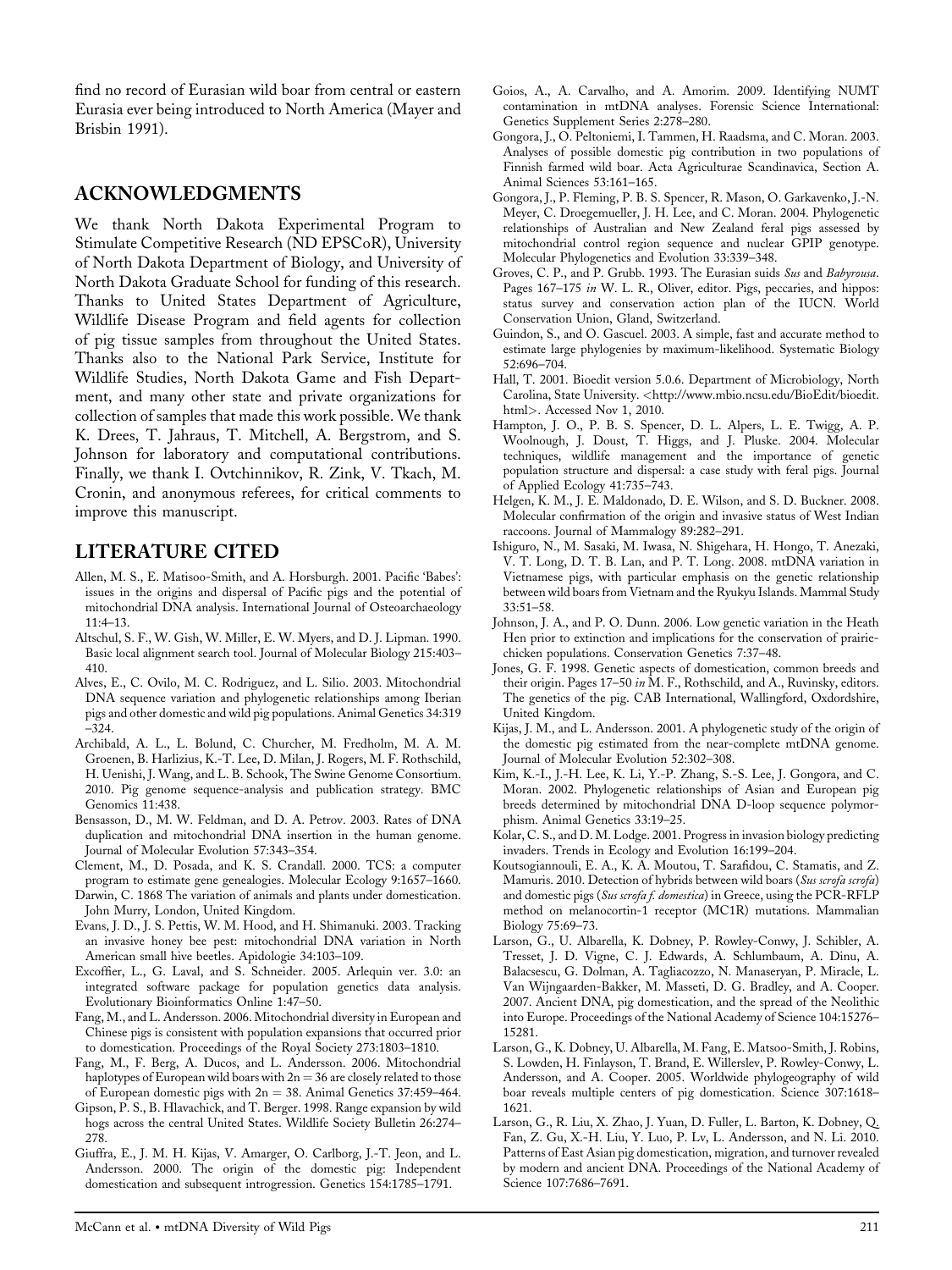- Lin, C.-S., Y.-L. Sun, C.-Y. Liu, P.-C. Yang, L.-C. Chang, I.-C. Cheng, S. J. T. Mao, and M.-C. Huang. 1999. Complete nucleotide sequence of pig (Sus scrofa) mitochondrial genome and dating evolutionary divergence within Artiodactyla. Genetics 236:107–114.
- Loggins, R. E. 2007. Historic origin, range expansion, and habitat suitability of introduced wild pigs (Sus scrofa) in California. Dissertation, University of North Dakota, Grand Forks, North Dakota, USA.
- Lopez, J. V., N. Yuhki, R. Masuda, W. Modi, and S. J. Obrien. 1994. Numt, a recent transfer and tandem amplification of mitochondrial DNA to the nuclear genome of the domestic cat. Journal of Molecular Evolution 39:174–190.
- Lucchini, V., E. Meijaard, C. H. Diong, C. P. Groves, and E. Randi. 2005. New phylogenetic perspectives among species of South-east Asian wild pig (Sus sp) based on mtDNA sequences and morphometric data. Journal of the Zoological Society of London 266:25–35.
- Luetkemeier, E. S., M. Sodhi, L. B. Schook, and R. S. Malhi. 2010. Multiple Asian pig origins revealed through genomic analyses. Moleclar Phylogenetics and Evolution 54:680–686.
- Mayer, J. J., and I. L. Brisbin. 1991. Wild pigs in the United States: their history, comparative morphology, and current status. University of Georgia Press, Athens, Georgia, USA.
- Mayer, J. J., and I. L. Brisbin, Jr. 2009. Wild pigs: biology, damage, control techniques and management. Savannah River National Laboratory, Aiken, South Carolina, USA.
- McCann, B. E. 2012. Genetic relationships of wild pigs (Sus scrofa) in the United States: geographic origins and genotypic distribution of the species with implications for management. Dissertation, University of North Dakota, Grand Forks, North Dakota, USA.
- Mona, S., E. Randi, and M. Tommaseo-Ponzetta. 2007. Evolutionary history of the genus Sus inferred from cytochrome b sequences. Molecular Phylogenetics and Evolution 45:757–762.
- Nei, M. 1987. Molecular evolutionary genetics. Columbia University Press, New York, New York, USA.
- Nilsson, R. H., M. Ryberg, E. Kristiansson, K. Abarenkov, K.-H. Larsson, and U. Koljalg. 2006. Taxonomic reliability of DNA sequences in public sequence databases: a fungal perspective. PLoS ONE 1(1), e59. DOI: 10.1371/journal.pone.000059
- Okumura, N., N. Ishiguro, M. Nakano, K. Hirai, A. Matsui, and M. Sahara. 1996. Geographic population structure and sequence divergence in the mitochondrial control region of the Japanese wild boar (Sus scrofa leucomystax), with reference to those of domestic pigs. Biochemical Genetics 34:179–189.
- Oliver, W. L. R., and I. L. Brisbin, Jr. 1993. Introduced and feral pigs: problems, policy, and priorities. Pages 175–189 in and W. L. R., Oliver, editor. Pigs, peccaries, and hippos: status survey and conservation action plan of the IUCN. World Conservation Union, Gland, Switzerland.
- Parr, R. L., J. Maki, B. Reguly, G. D. Dakubo, A. Aguirre, R. Wittock, K. Robinson, J. P. Jakupciak, and R. E. Thayer. 2006. The pseudomitochondrial genome influences mistakes in heteroplasmy interpretation. BMC Genomics 7:185.
- Pimentel, D., R. Zuniga, and D. Morrison. 2005. Update on the environmental and economic costs associated with alien-invasive species in the United States. Ecological Economics 52:273–288.
- Posada, D. 2008. jModelTest: phylogenetic model averaging. Molecular Biology and Evolution 25:1253–1256.
- Ramayo, Y., I. N. Shemeret'eva, and M. Perez-Enciso. 2011. Mitochondrial DNA diversity in wild boar from the Primorsky Krai Region (East Russia). Animal Genetics 42:96–99.
- Randi, E., J. P. d'Huart, V. Lucchini, and R. Aman. 2002. Evidence of two genetically deeply divergent species of warthog Phacochoerus africanus and P. aethiopicus (Artiodactyla: Suiformes) in East Africa. Mammalian Biology 67:91–96.
- Randi, E., V. Lucchini, and C. H. Diong. 1996. Evolutionary genetics of the suiformes as reconstructed using mtDNA sequencing. Journal of Mammalian Evolution 3:163–193.
- Robertson, B. C., and N. J. Gemmell. 2004. Defining eradication units to control invasive pests. Journal of Applied Ecology 6:1042–1048.
- Ronquist, F., and J. P. Huelsenbeck. 2003. MRBAYES3: Bayesian phylogenetic inference under mixed models. Bioinformatics 19:1572– 1574.
- Ross, K. G., and D. D. Shoemaker. 2008. Estimation of the number of founders of an invasive pest insect population: the fire ant Solenopsis invicta in the USA. Proceedings of the Royal Society of Britain 275:2231–2240.
- Scandura, M., L. Iacolina, and M. Apollonio. 2011. Genetic diversity in the European wild boar Sus scrofa: phylogeography, population structure and wild x domestic hybridization. Mammal Review 41:125–137.
- Scandura, M., L. Iacolina, G. Crestanello, E. Pecchili, M. F. Di Benedetto, V. Russo, R. Davoli, M. Apollonio, and G. Bertorelle. 2008. Ancient vs. recent processes as factors shaping the genetic variation of the European wild boar: are the effects of the last glaciation still detectable? Molecular Ecology 17:1745–1762.
- Simmons, R. B., and S. J. Scheffer. 2004. Evidence of cryptic species within the pest Copitarsia decolora (Guenée) (Lepidoptera: Noctuidae). Annals of the Entomological Society of America 97:675–680.
- Southeastern Cooperative Wildlife Disease Study. 2010. 2010 National Feral Swine Mapping System. Southeastern Cooperative Wildlife Disease, Study, University of Georgia <[www.feralswinemap.org](http://www.feralswinemap.org)>. Accessed 1 Sep 2010.
- Spencer, P. B. S., and J. O. Hampton. 2005. Illegal translocation and genetic structure of feral pigs in Western Australia. Journal of Wildlife Management 69:377–384.
- Tajima, F. 1983. Evolutionary relationship of DNA sequences in finite populations. Genetics 105:437–460.
- Tanaka, K., Y. Iwaki, T. Takizawa, T. Dorji, G. Tshering, Y. Kurosawa, Y. Maeda, H. Mannen, K. Nomura, V. B. Dang, L. Chhum-Phith, B. Bouahom, Y. Yamamoto, T. Daing, and T. Namikawa. 2008. Mitochondrial diversity of native pigs in the mainland South and South-east Asian countries and its relationships between local wild boars. Animal Science Journal 79:417–434.
- Tooman, L. K., C. J. Rose, C. Carraher, D. M. Suckling, S. R. Paquette, L. A. Ledezma, T. M. Gilligan, M. Epstein, N. B. Barr, and R. D. Newcomb. 2011. Patterns of mitochondrial haplotype diversity in the invasive pest Epiphyas postvittana (Lepidoptera: Tortricidae). Journal of Economic Entomology 104:920–932.
- Towne, C. W., and E. N. Wentworth. 1950. Pigs: from cave to cornbelt. University of Oklahoma Press, Norman, Oklahoma, USA.
- Ursing, B. M., and U. Arnason. 1998. The complete mitochondrial DNA sequence of the pig (Sus scrofa). Journal of Molecular Evolution 47:302-306.
- Vigne, J.-D., A. Zazzo, J.-F. Saliege, F. Poplin, J. Guilaine, and A. Simmons. 2009. Pre-Neolithic wild boar management and introduction to Cyprus more than 11,400 years ago. Proceedings of the National Academy of Science 106:16135–16138.
- Waithman, J. D., R. A. Sweitzer, D. Van Vuren, J. D. Drew, A. J. Brinkhaus, I. A. Gardner, and W. M. Boyce. 1999. Range expansion, population sizes, and management of wild pigs in California. Journal of Wildlife Management 63:298–308.
- Watanobe, T., N. Ishiguro, N. Okumura, M. Nakano, A. Matsui, H. Hongo, and H. Ushiro. 2001. Ancient mitochondrial DNA reveals the origin of Sus scrofa from Rebun Island, Japan. Journal of Molecular Evolution 52:281–289.
- Wesche, P. L., D. J. Gaffney, and P. D. Keightley. 2004. DNA sequence error rates in Genbank records estimated using the mouse genome as a reference. DNA Sequence 15:362–364.
- Wright, L. I., T. Tregenza, and D. J. Hosken. 2008. Inbreeding, inbreeding depression, and extinction. Conservation Genetics 9:833–843.
- Wu, G. S., Y. G. Yao, K. X. Qu, Z. L. Ding, H. Li, M. G. Palanichamy, Z. Y. Duan, N. Li, Y. S. Chen, and Y. P. Zhang. 2007. Population phylogenomic analysis of mitochondrial DNA in wild boars and domestic pigs revealed multiple domestication events in East Asia. Genome Biology 8(11), R245.
- Yang, J., J. Wang, J. Kijas, B. Liu, H. Han, M. Yu, H. Yang, S. Zhao, and K. Li. 2003. Genetic diversity present within the near-complete mtDNA genome of 17 breeds of indigenous Chinese pigs. Journal of Heredity 94:381–385.

Associate Editor: Emily Latch.

## SUPPORTING INFORMATION

Additional supporting information may be found in the online version of this article at the publisher's web-site.